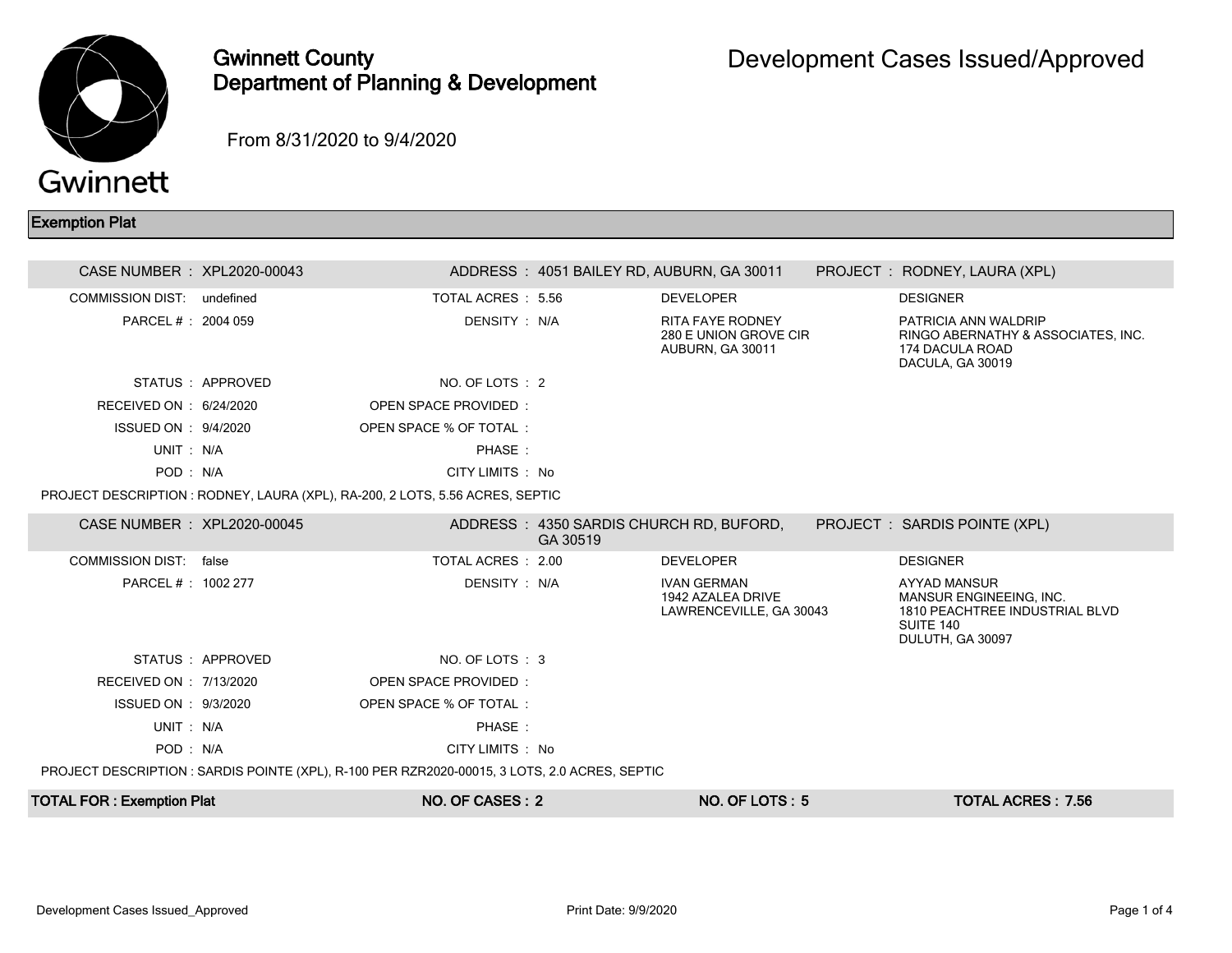## Commercial Development Permit

| CASE NUMBER : CDP2019-00195 |                        | ADDRESS: 414 VERNON ST, LILBURN, GA 30047                                                                 | <b>PROJECT : FREEMAN ACRES SANITARY SEWER</b><br><b>OUTFALL</b>                                       |  |
|-----------------------------|------------------------|-----------------------------------------------------------------------------------------------------------|-------------------------------------------------------------------------------------------------------|--|
| COMMISSION DIST: 2          | TOTAL ACRES : 5.81     | <b>DEVELOPER</b>                                                                                          | <b>DESIGNER</b>                                                                                       |  |
| PARCEL #: 6158B012          | DENSITY : N/A          | MARK RICHARDSON<br>RICHARDSON HOUSING GROUP, LLC<br>290 CONSTITUTION BOULEVARD<br>LAWRENCEVILLE, GA 30046 | KENNETH HARWELL<br>LAND DEVELOPMENT ENGINEERING, INC.<br>2830 AMBERLY HILLS TRAIL<br>DACULA, GA 30019 |  |
| STATUS : ISSUED             | NO. OF LOTS : N/A      |                                                                                                           |                                                                                                       |  |
| RECEIVED ON : 8/13/2019     | OPEN SPACE PROVIDED:   |                                                                                                           |                                                                                                       |  |
| ISSUED ON : 9/3/2020        | OPEN SPACE % OF TOTAL: |                                                                                                           |                                                                                                       |  |
| UNIT: N/A                   | PHASE: NA              |                                                                                                           |                                                                                                       |  |
| POD: N/A                    | CITY LIMITS : No       |                                                                                                           |                                                                                                       |  |
|                             |                        |                                                                                                           |                                                                                                       |  |

PROJECT DESCRIPTION : SANITARY SEWER OUTFALL, R-75, 5.810 ACRES, 1.63 DISTURBED ACRES, SEWER

| CASE NUMBER : CDP2020-00046 |                                                                                           | ADDRESS: 6252 SOUTH NORCROSS TUCKER<br>RD, TUCKER, GA 30084 |                                                                                       | PROJECT: 6252 SOUTH NORCROSS TUCKER<br><b>ROAD</b>                                    |  |
|-----------------------------|-------------------------------------------------------------------------------------------|-------------------------------------------------------------|---------------------------------------------------------------------------------------|---------------------------------------------------------------------------------------|--|
| COMMISSION DIST: 2          | TOTAL ACRES : 0.25                                                                        |                                                             | <b>DEVELOPER</b>                                                                      | <b>DESIGNER</b>                                                                       |  |
| PARCEL # : 6191 091         | DENSITY : N/A                                                                             |                                                             | THUY VU<br>THUY VU<br>6252 SOUTH NORCROSS TUCKER<br><b>ROAD</b><br>NORCROSS, GA 30093 | <b>GEORGE AWUKU</b><br>EL MINA INC<br>6062 BUFORD HWY SUITE 205<br>NORCROSS, GA 30071 |  |
| STATUS : ISSUED             | NO. OF LOTS : N/A                                                                         |                                                             |                                                                                       |                                                                                       |  |
| RECEIVED ON : 3/18/2020     | OPEN SPACE PROVIDED:                                                                      |                                                             |                                                                                       |                                                                                       |  |
| ISSUED ON : 9/1/2020        | OPEN SPACE % OF TOTAL:                                                                    |                                                             |                                                                                       |                                                                                       |  |
| UNIT: N/A                   | PHASE: NA                                                                                 |                                                             |                                                                                       |                                                                                       |  |
| POD: N/A                    | CITY LIMITS : No                                                                          |                                                             |                                                                                       |                                                                                       |  |
|                             | PROJECT DESCRIPTION : SANITARY SEWER OUTFALL, C2, 0.25 ACRES, 0.25 DISTURBED ACRES, SEWER |                                                             |                                                                                       |                                                                                       |  |

Development Cases Issued\_Approved Print Date: 9/9/2020 Page 2 of 4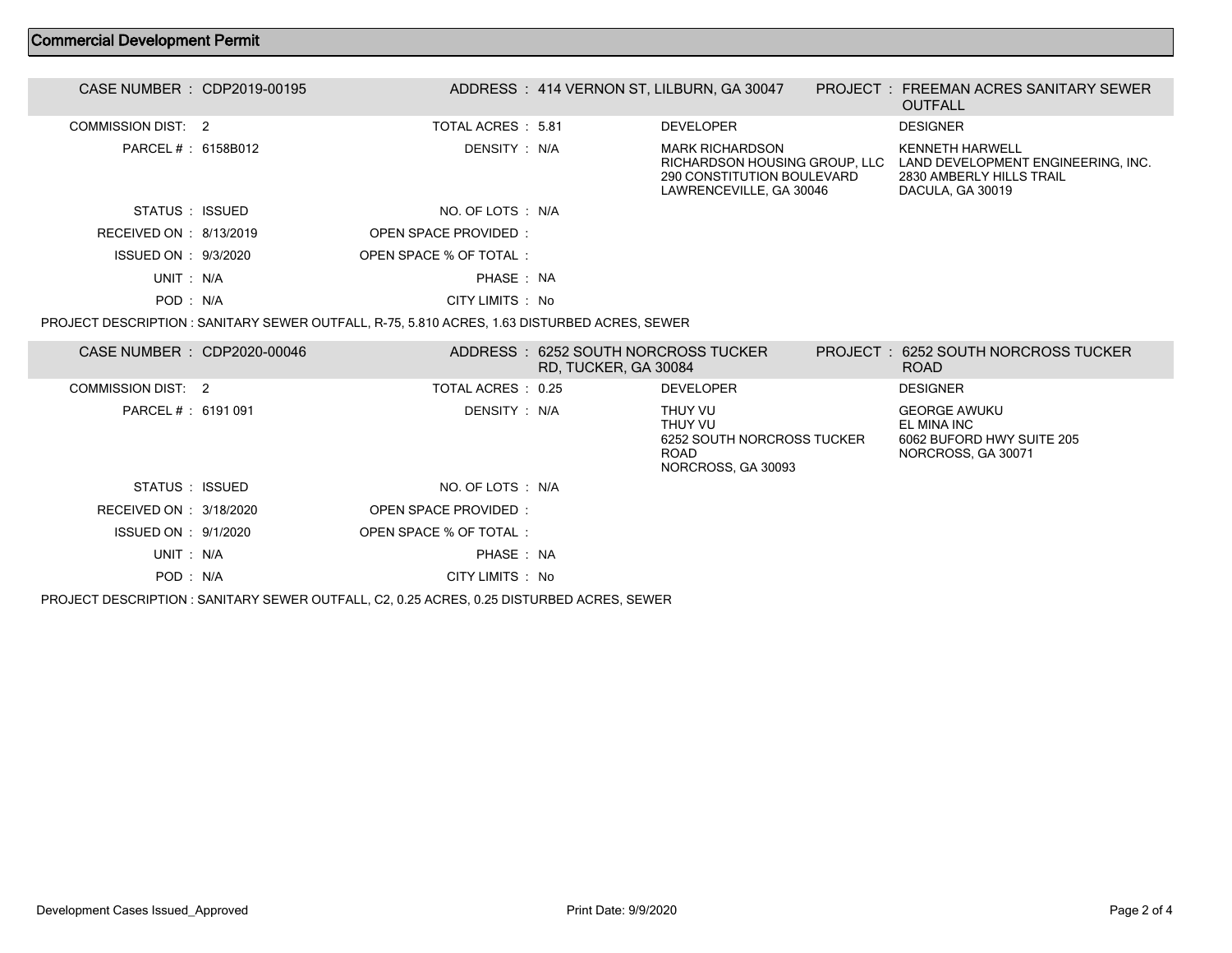| CASE NUMBER : CDP2020-00110              |                                                                                               | ADDRESS : LEVEL CREEK RD (500 BLOCK),<br>BUFORD, GA 30518 |                                                                                           | PROJECT : GC (DEPARTMENT OF WATER<br>RESOURCES)- PARKVIEW/ PINECREST<br><b>SEWER EXTENSION PHASE 1</b>                                   |
|------------------------------------------|-----------------------------------------------------------------------------------------------|-----------------------------------------------------------|-------------------------------------------------------------------------------------------|------------------------------------------------------------------------------------------------------------------------------------------|
| <b>COMMISSION DIST: 1</b>                | TOTAL ACRES : 2.60                                                                            |                                                           | <b>DEVELOPER</b>                                                                          | <b>DESIGNER</b>                                                                                                                          |
| PARCEL # : 7289 018                      | DENSITY: N/A                                                                                  |                                                           | <b>MARY PRICE</b><br><b>RESOURCES</b><br>684 WINDER HIGHWAY<br>LAWRENCEVILLE, GA 30045    | <b>WILLIAM CROWDER</b><br>GWINNETT COUNTY DEPT OF WATER PRECISION PLANNING, INC.<br><b>400 PIKE BOULEVARD</b><br>LAWRENCEVILLE, GA 30046 |
| STATUS : ISSUED                          | NO. OF LOTS : N/A                                                                             |                                                           |                                                                                           |                                                                                                                                          |
| RECEIVED ON : 7/23/2020                  | OPEN SPACE PROVIDED:                                                                          |                                                           |                                                                                           |                                                                                                                                          |
| ISSUED ON : 9/1/2020                     | OPEN SPACE % OF TOTAL :                                                                       |                                                           |                                                                                           |                                                                                                                                          |
| UNIT: N/A                                | PHASE: 1                                                                                      |                                                           |                                                                                           |                                                                                                                                          |
| POD: N/A                                 | CITY LIMITS : No                                                                              |                                                           |                                                                                           |                                                                                                                                          |
|                                          | PROJECT DESCRIPTION : SANITARY SEWER EXTENSION, R-75, 2.60 ACRES, 2.60 DISTURBED ACRES, SEWER |                                                           |                                                                                           |                                                                                                                                          |
| <b>TOTAL FOR: Commercial Development</b> | NO. OF CASES: 3                                                                               |                                                           | NO. OF LOTS: 0                                                                            | <b>TOTAL ACRES: 8.66</b>                                                                                                                 |
| Permit                                   |                                                                                               |                                                           |                                                                                           |                                                                                                                                          |
| <b>Subdivision Development Permit</b>    |                                                                                               |                                                           |                                                                                           |                                                                                                                                          |
|                                          |                                                                                               |                                                           |                                                                                           |                                                                                                                                          |
| CASE NUMBER : SDP2020-00013              |                                                                                               | ADDRESS: 2188 SUNNY HILL RD,<br>LAWRENCEVILLE, GA 30043   |                                                                                           | PROJECT: ORCHARD AT MOUNTAIN VIEW                                                                                                        |
| <b>COMMISSION DIST: 4</b>                | TOTAL ACRES: 20.79                                                                            |                                                           | <b>DEVELOPER</b>                                                                          | <b>DESIGNER</b>                                                                                                                          |
| PARCEL # : 7102 017                      | DENSITY: N/A                                                                                  |                                                           | JEFF SUTTON<br>JLCS ENTERPRISES, INC.<br>1550 NORTH BROWN ROAD<br>LAWRENCEVILLE, GA 30043 | <b>GINA DAY</b><br>DAY DESIGN GROUP, INC.<br><b>PO BOX 848</b><br><b>BUFORD, GA 30515</b>                                                |
| STATUS : ISSUED                          | NO. OF LOTS : 59                                                                              |                                                           |                                                                                           |                                                                                                                                          |
| RECEIVED ON : 4/22/2020                  | <b>OPEN SPACE PROVIDED:</b>                                                                   |                                                           |                                                                                           |                                                                                                                                          |
| ISSUED ON : 9/1/2020                     | OPEN SPACE % OF TOTAL:                                                                        |                                                           |                                                                                           |                                                                                                                                          |
| UNIT: N/A                                | PHASE: NA                                                                                     |                                                           |                                                                                           |                                                                                                                                          |

PROJECT DESCRIPTION : SINGLE FAMILY SUBDIVISION, R-60 PER RZR2017-00030, 59 LOTS, 20.788 ACRES, 16.500 DISTURBED ACRES, SEWER